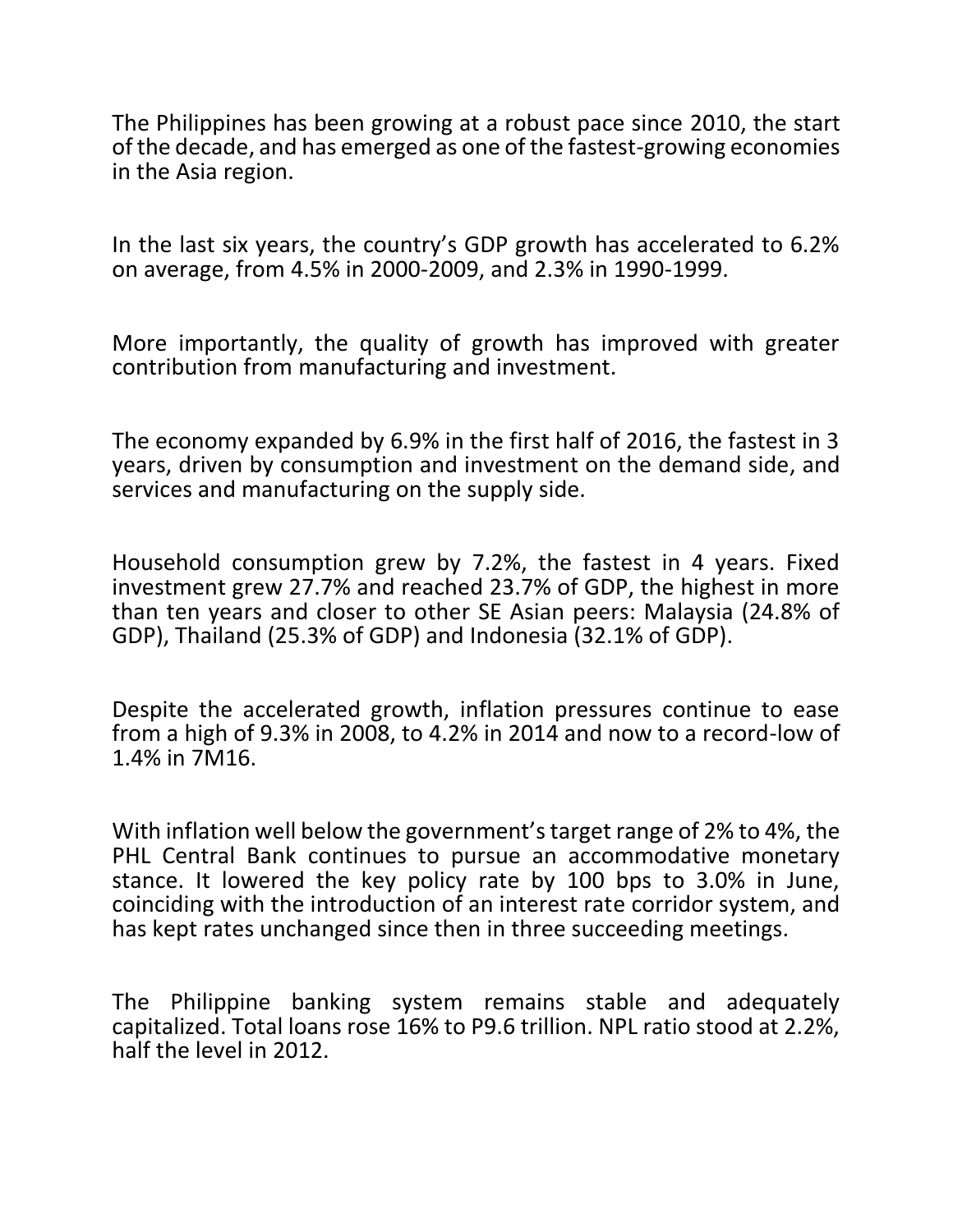The industry CAR of 15.7% is well above the BSP's 10% (+2.5% capital conservation buffer) statutory requirement and the BIS international minimum of 8%.

Robust economic growth and low inflation have resulted in higher job creation. Four million jobs were created in the last six years and the unemployment rate has declined to a record-low 5.4%.

The \$25-b Information Technology – Business Process Outsourcing industry or IT-BPO has contributed significantly, from 138k jobs IT-BPO jobs in 2005 to 1m in 2014 and expected to reach 1.3m in 2016.

As a result, one million overseas Filipinos have come home, since the peak of 10.4m in 2011.

Having achieved fiscal consolidation, i.e. reduced budget deficit of 1.7% of GDP and public debt of 43% of GDP, the country's fiscal position will be more supportive of growth in 2017.

The 2017 budget proposal calls for P3.35 trillion budget, 11.5% higher than in 2016, with a deficit ceiling of 3.0% of GDP and infrastructure investments of 5.4% of GDP.

In line with the 2017 budget, the government is targeting PHP7 trillion in new infrastructure spending over 2017-2022, part of which will be implemented through Public-Private Partnership (PPP) projects.

The country has ample buffer against external shocks. The favorable BoP position has lifted the GIR level to an all-time record of \$85.3b, equivalent to 10.4 months of imports.